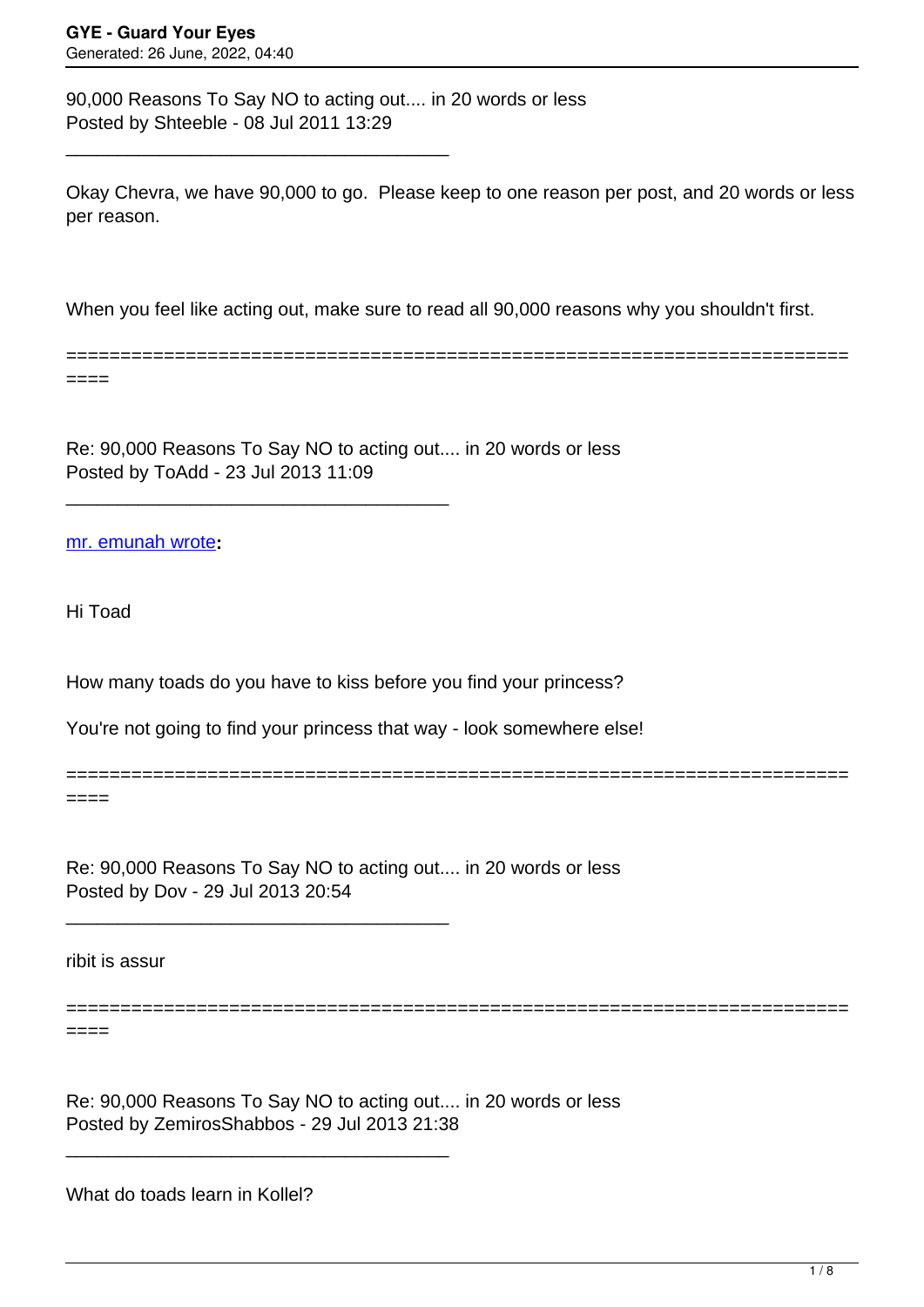hilchot ribbit

====

Re: 90,000 Reasons To Say NO to acting out.... in 20 words or less Posted by moish u.k. - 05 Aug 2013 19:53

\_\_\_\_\_\_\_\_\_\_\_\_\_\_\_\_\_\_\_\_\_\_\_\_\_\_\_\_\_\_\_\_\_\_\_\_\_

========================================================================

========================================================================

They learn to be grateful.

Toadah rabah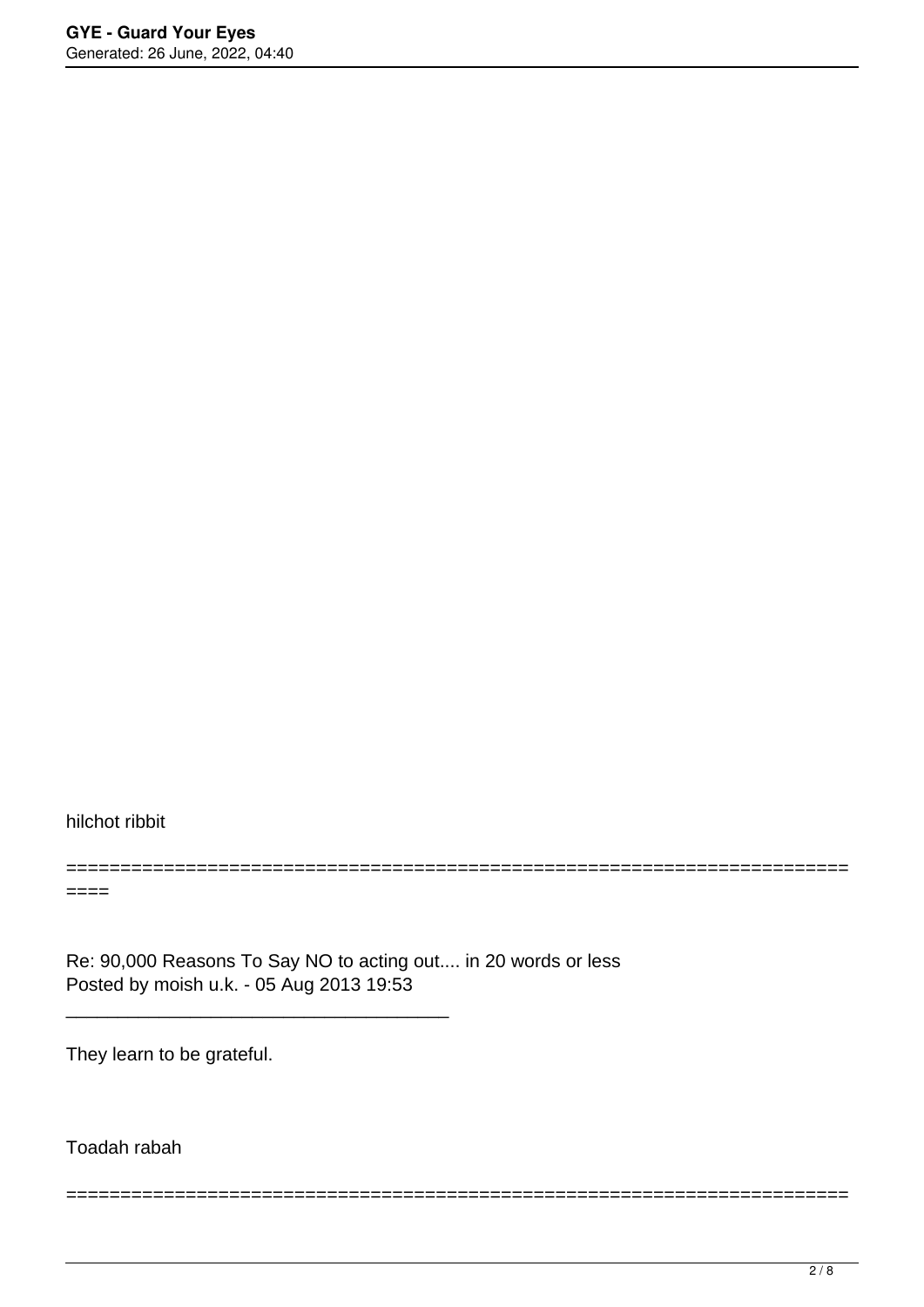$====$ 

Re: 90,000 Reasons To Say NO to acting out.... in 20 words or less Posted by mr. emunah - 09 Aug 2013 23:14

\_\_\_\_\_\_\_\_\_\_\_\_\_\_\_\_\_\_\_\_\_\_\_\_\_\_\_\_\_\_\_\_\_\_\_\_\_

RIBIT

RIBIT

RIBIT

========================================================================

 $====$ 

Re: 90,000 Reasons To Say NO to acting out.... in 20 words or less Posted by moish u.k. - 12 Aug 2013 18:51

\_\_\_\_\_\_\_\_\_\_\_\_\_\_\_\_\_\_\_\_\_\_\_\_\_\_\_\_\_\_\_\_\_\_\_\_\_

[mr. emunah wrote](/forum/id-215692)**:**

RIBIT

RIBIT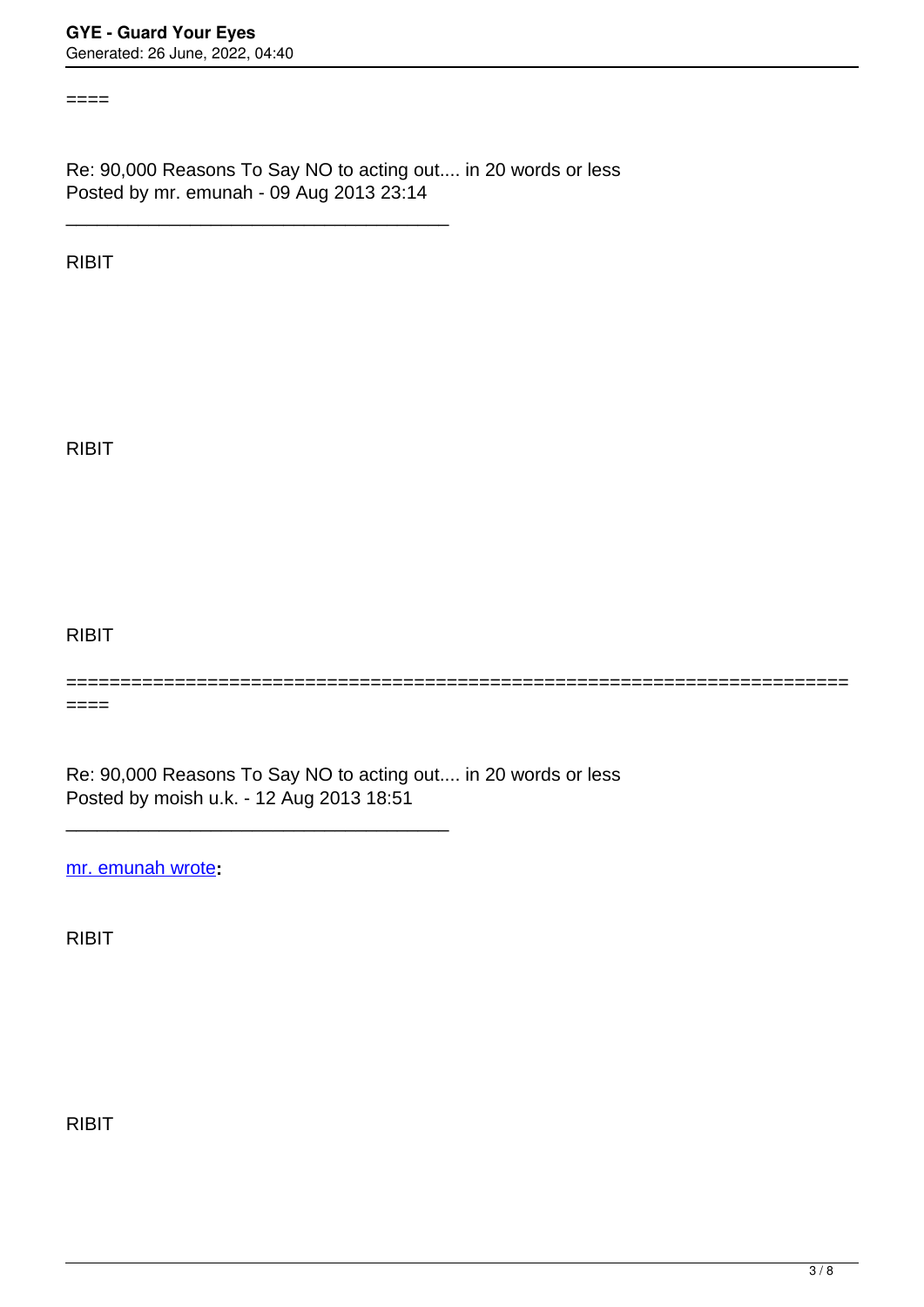RIBIT

Oh so THATS why i shouldn't act out...!!!

\_\_\_\_\_\_\_\_\_\_\_\_\_\_\_\_\_\_\_\_\_\_\_\_\_\_\_\_\_\_\_\_\_\_\_\_\_

====

Re: 90,000 Reasons To Say NO to acting out.... in 20 words or less Posted by ZemirosShabbos - 12 Aug 2013 19:31

========================================================================

[moish u.k. wrote](/forum/id-215828)**:**

[mr. emunah wrote](/forum/id-215692)**:**

RIBIT

RIBIT

RIBIT

Oh so THATS why i shouldn't act out...!!!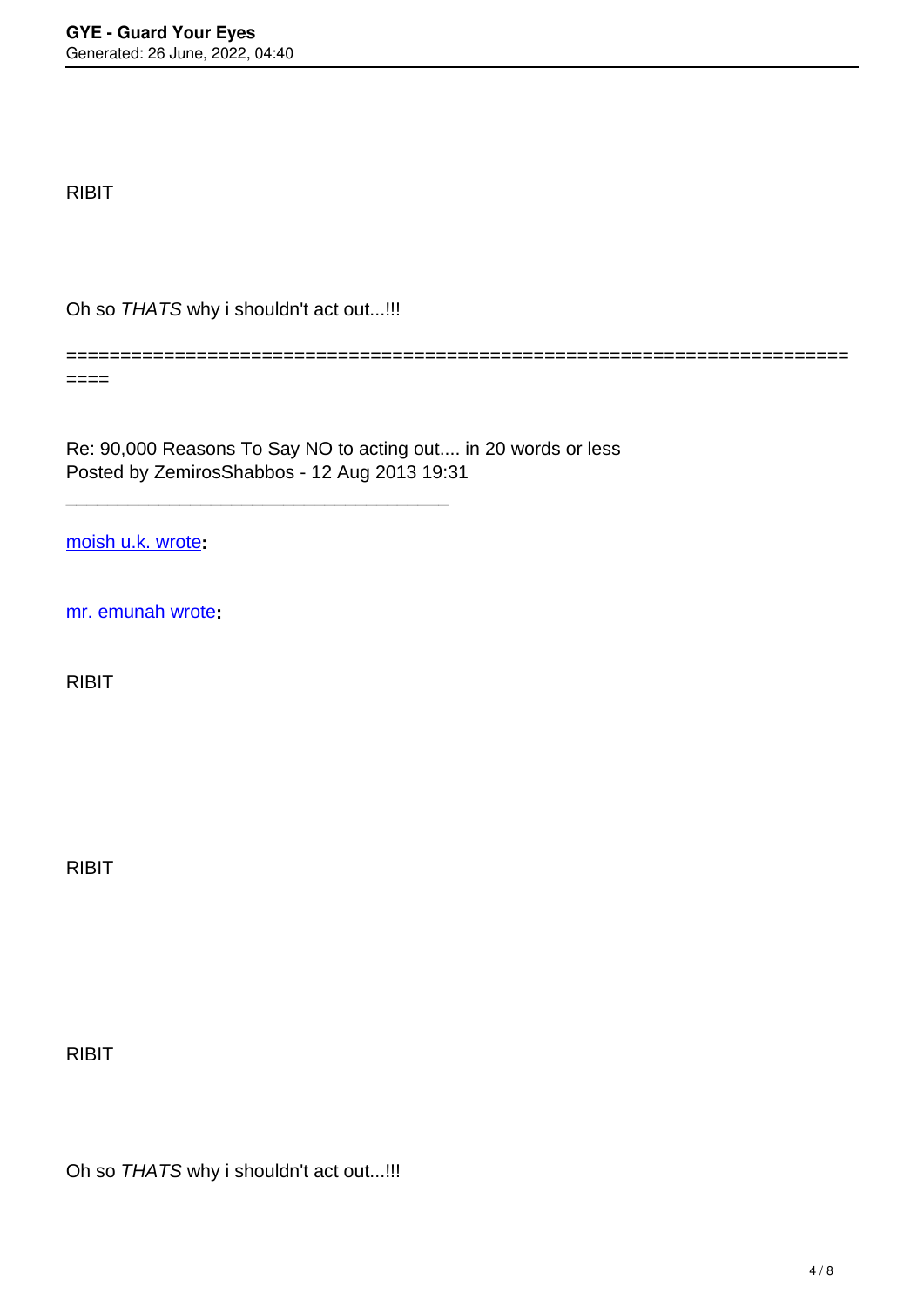**GYE - Guard Your Eyes** Generated: 26 June, 2022, 04:40

whatever works

====

Re: 90,000 Reasons To Say NO to acting out.... in 20 words or less Posted by mr. emunah - 12 Aug 2013 21:27

\_\_\_\_\_\_\_\_\_\_\_\_\_\_\_\_\_\_\_\_\_\_\_\_\_\_\_\_\_\_\_\_\_\_\_\_\_

\_\_\_\_\_\_\_\_\_\_\_\_\_\_\_\_\_\_\_\_\_\_\_\_\_\_\_\_\_\_\_\_\_\_\_\_\_

\_\_\_\_\_\_\_\_\_\_\_\_\_\_\_\_\_\_\_\_\_\_\_\_\_\_\_\_\_\_\_\_\_\_\_\_\_

exactly.

TOAD

====

========================================================================

========================================================================

Re: 90,000 Reasons To Say NO to acting out.... in 20 words or less Posted by Pidaini - 12 Aug 2013 21:33

TOAD AHHH

======================================================================== ====

========================================================================

Re: 90,000 Reasons To Say NO to acting out.... in 20 words or less Posted by inastruggle - 17 Aug 2013 01:09

what to do when the urge hits: the toad method, by Mr. E

Torah

Or

At least a

**Distraction** 

 $====$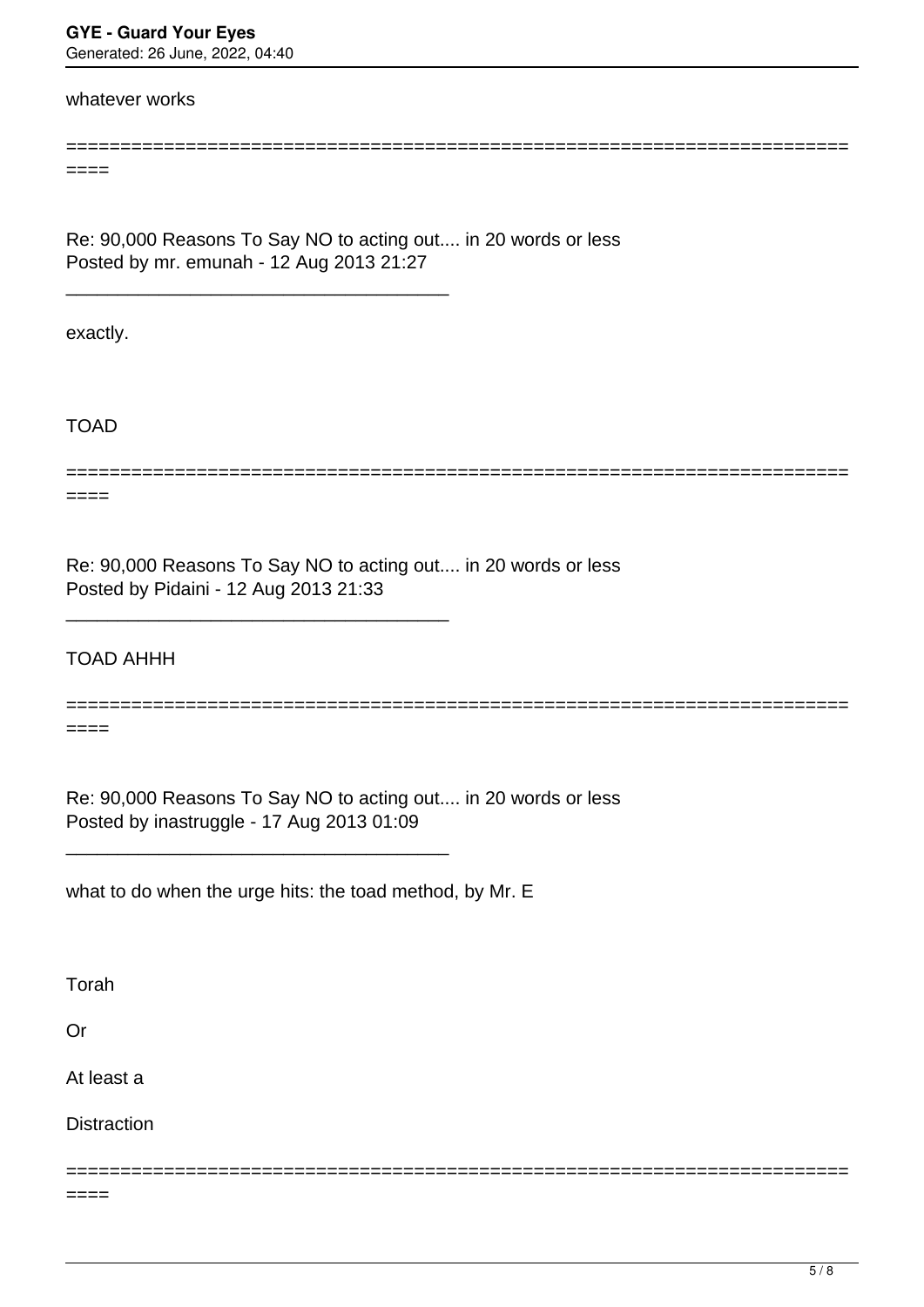Re: 90,000 Reasons To Say NO to acting out.... in 20 words or less Posted by thatguyoverthere - 27 Aug 2013 14:10

Because it will only make you want more, it will never satisfy

\_\_\_\_\_\_\_\_\_\_\_\_\_\_\_\_\_\_\_\_\_\_\_\_\_\_\_\_\_\_\_\_\_\_\_\_\_

\_\_\_\_\_\_\_\_\_\_\_\_\_\_\_\_\_\_\_\_\_\_\_\_\_\_\_\_\_\_\_\_\_\_\_\_\_

========================================================================

Re: 90,000 Reasons To Say NO to acting out.... in 20 words or less Posted by Dov - 30 Aug 2013 08:30

Just curious:

====

Is there anyone on this thread for whom these reasons really work?

None of them ever saved my behind from myself...

\_\_\_\_\_\_\_\_\_\_\_\_\_\_\_\_\_\_\_\_\_\_\_\_\_\_\_\_\_\_\_\_\_\_\_\_\_

Anyone?

====

======================================================================== ====

========================================================================

Re: 90,000 Reasons To Say NO to acting out.... in 20 words or less Posted by inastruggle - 30 Aug 2013 09:15

stop complaining, this is where the lord of the rings trivia thread was born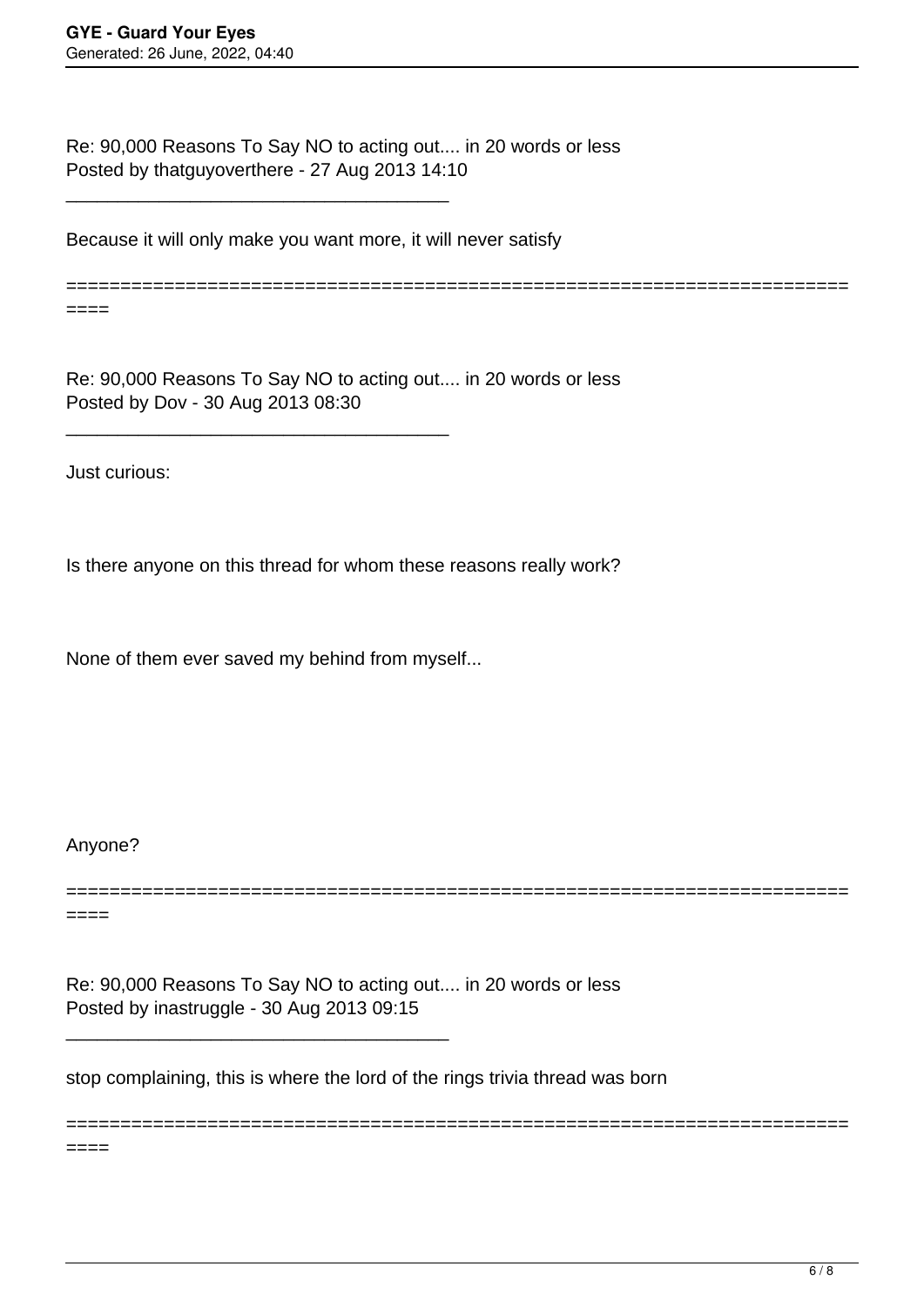Re: 90,000 Reasons To Say NO to acting out.... in 20 words or less Posted by Pidaini - 30 Aug 2013 12:10

[Dov wrote](/forum/id-217904)**:**

Just curious:

Is there anyone on this thread for whom these reasons really work?

None of them ever saved my behind from myself...

\_\_\_\_\_\_\_\_\_\_\_\_\_\_\_\_\_\_\_\_\_\_\_\_\_\_\_\_\_\_\_\_\_\_\_\_\_

Anyone?

It's here to show us how powerless we are, that even though we have all these thousnads of reasons, lust took over.

========================================================================

 $====$ 

Re: 90,000 Reasons To Say NO to acting out.... in 20 words or less Posted by moish u.k. - 30 Aug 2013 16:07

\_\_\_\_\_\_\_\_\_\_\_\_\_\_\_\_\_\_\_\_\_\_\_\_\_\_\_\_\_\_\_\_\_\_\_\_\_

[Dov wrote](/forum/id-217904)**:**

Just curious:

Is there anyone on this thread for whom these reasons really work?